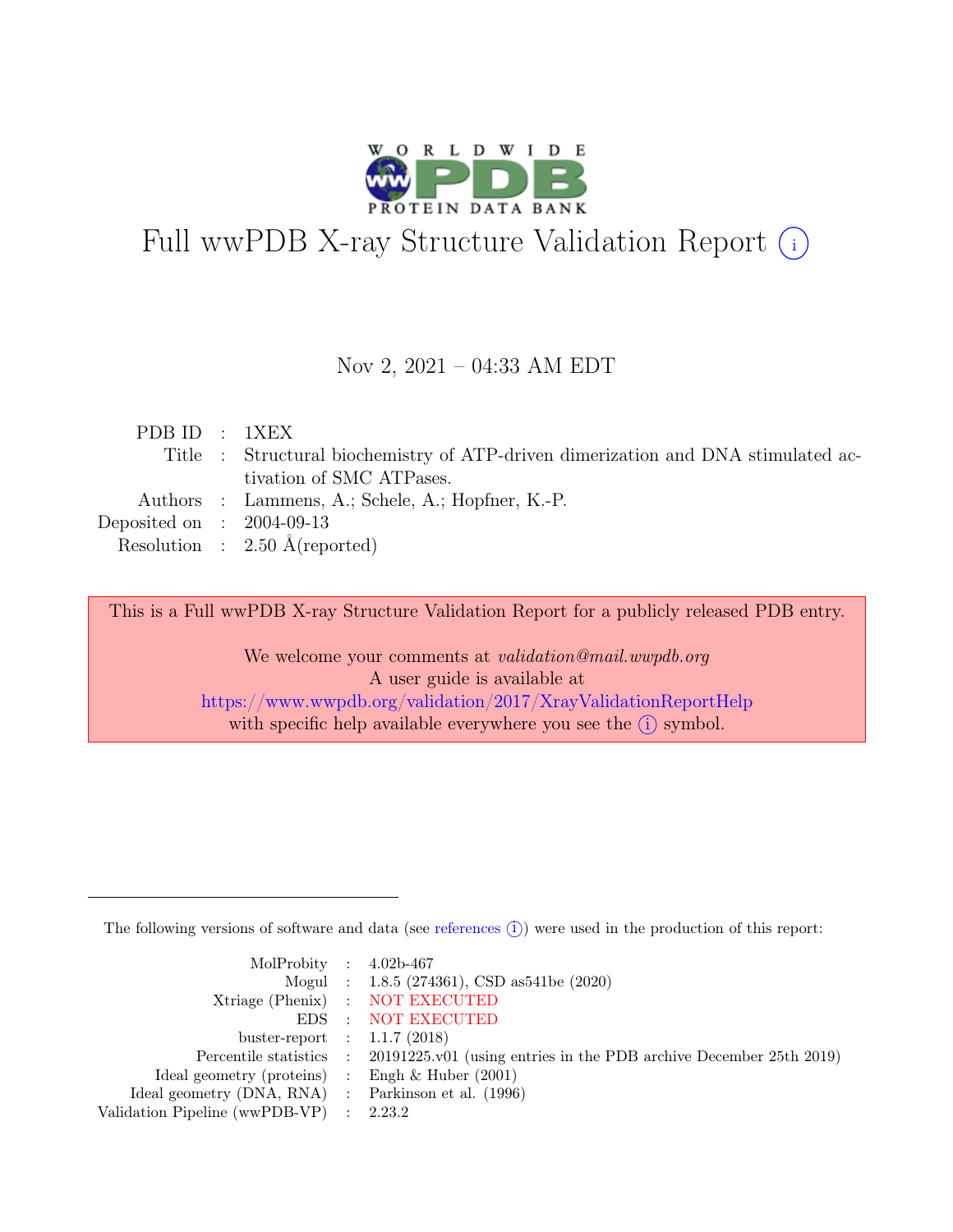# 1 Overall quality at a glance  $(i)$

The following experimental techniques were used to determine the structure: X-RAY DIFFRACTION

The reported resolution of this entry is 2.50 Å.

Percentile scores (ranging between 0-100) for global validation metrics of the entry are shown in the following graphic. The table shows the number of entries on which the scores are based.



| Metric.               | Whole archive        | Similar resolution                                                 |
|-----------------------|----------------------|--------------------------------------------------------------------|
|                       | $(\#\text{Entries})$ | $(\#\text{Entries}, \text{ resolution range}(\text{\AA})^{\circ})$ |
| Clashscore            | 141614               | $5346(2.50-2.50)$                                                  |
| Ramachandran outliers | 138981               | $5231 (2.50 - 2.50)$                                               |
| Sidechain outliers    | 138945               | $5233(2.50-2.50)$                                                  |

The table below summarises the geometric issues observed across the polymeric chains and their fit to the electron density. The red, orange, yellow and green segments of the lower bar indicate the fraction of residues that contain outliers for  $\geq$ =3, 2, 1 and 0 types of geometric quality criteria respectively. A grey segment represents the fraction of residues that are not modelled. The numeric value for each fraction is indicated below the corresponding segment, with a dot representing fractions  $\epsilon = 5\%$ 

Note EDS was not executed.

| Mol | $Chain \mid Length$ | Quality of chain |     |    |
|-----|---------------------|------------------|-----|----|
|     | ı o o               | 58%              | 31% | 9% |
|     | 170                 | 63%              | 30% | 6% |

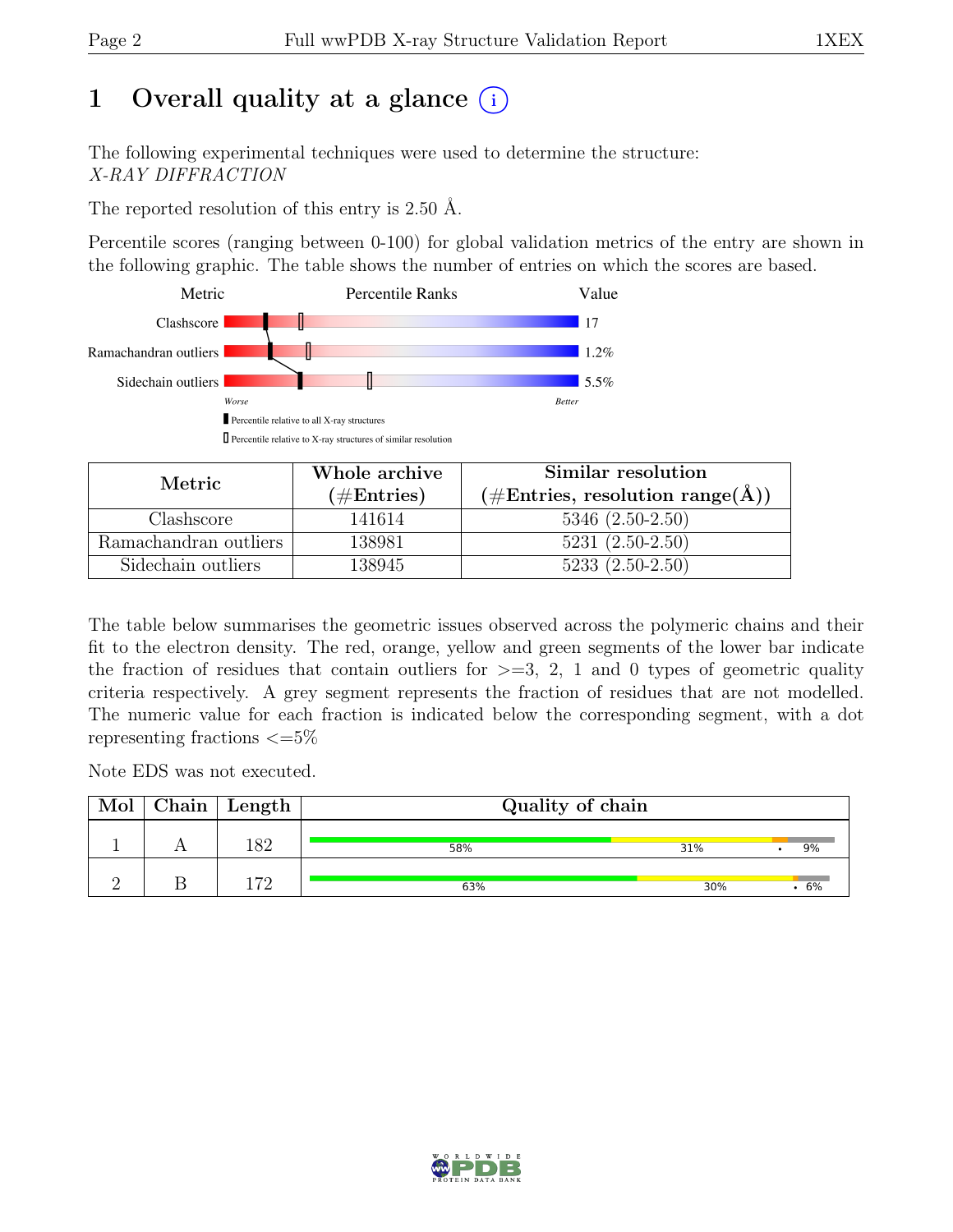# 2 Entry composition  $(i)$

There are 5 unique types of molecules in this entry. The entry contains 2706 atoms, of which 0 are hydrogens and 0 are deuteriums.

In the tables below, the ZeroOcc column contains the number of atoms modelled with zero occupancy, the AltConf column contains the number of residues with at least one atom in alternate conformation and the Trace column contains the number of residues modelled with at most 2 atoms.

• Molecule 1 is a protein called SMC protein.

| Mol | Chain   Residues |               |     | $\rm{Atoms}$ |     |    | $ZeroOcc \   \$ AltConf | $\perp$ Trace |
|-----|------------------|---------------|-----|--------------|-----|----|-------------------------|---------------|
|     | 166              | Total<br>1296 | 829 | 224          | 240 | 33 |                         |               |

• Molecule 2 is a protein called SMC protein.

| Mol | Chain | Residues |               | $\rm{Atoms}$ |     | $ZeroOcc \mid AltConf \mid Trace \mid$ |  |
|-----|-------|----------|---------------|--------------|-----|----------------------------------------|--|
|     |       | 161      | Total<br>1249 | 800 214      | 229 | 28                                     |  |

There is a discrepancy between the modelled and reference sequences:

|      | Chain   Residue   Modelled   Actual | Comment                                           | Reference |
|------|-------------------------------------|---------------------------------------------------|-----------|
| 1098 |                                     | $\pm$ engineered mutation $\pm$ GB 28375557 $\pm$ |           |

• Molecule 3 is MAGNESIUM ION (three-letter code: MG) (formula: Mg).

|  | Mol   Chain   Residues | Atoms | $\mid$ ZeroOcc $\mid$ AltConf $\mid$ |  |
|--|------------------------|-------|--------------------------------------|--|
|  |                        | Total |                                      |  |

• Molecule 4 is ADENOSINE-5'-TRIPHOSPHATE (three-letter code: ATP) (formula:  $C_{10}H_{16}N_5O_{13}P_3$ .

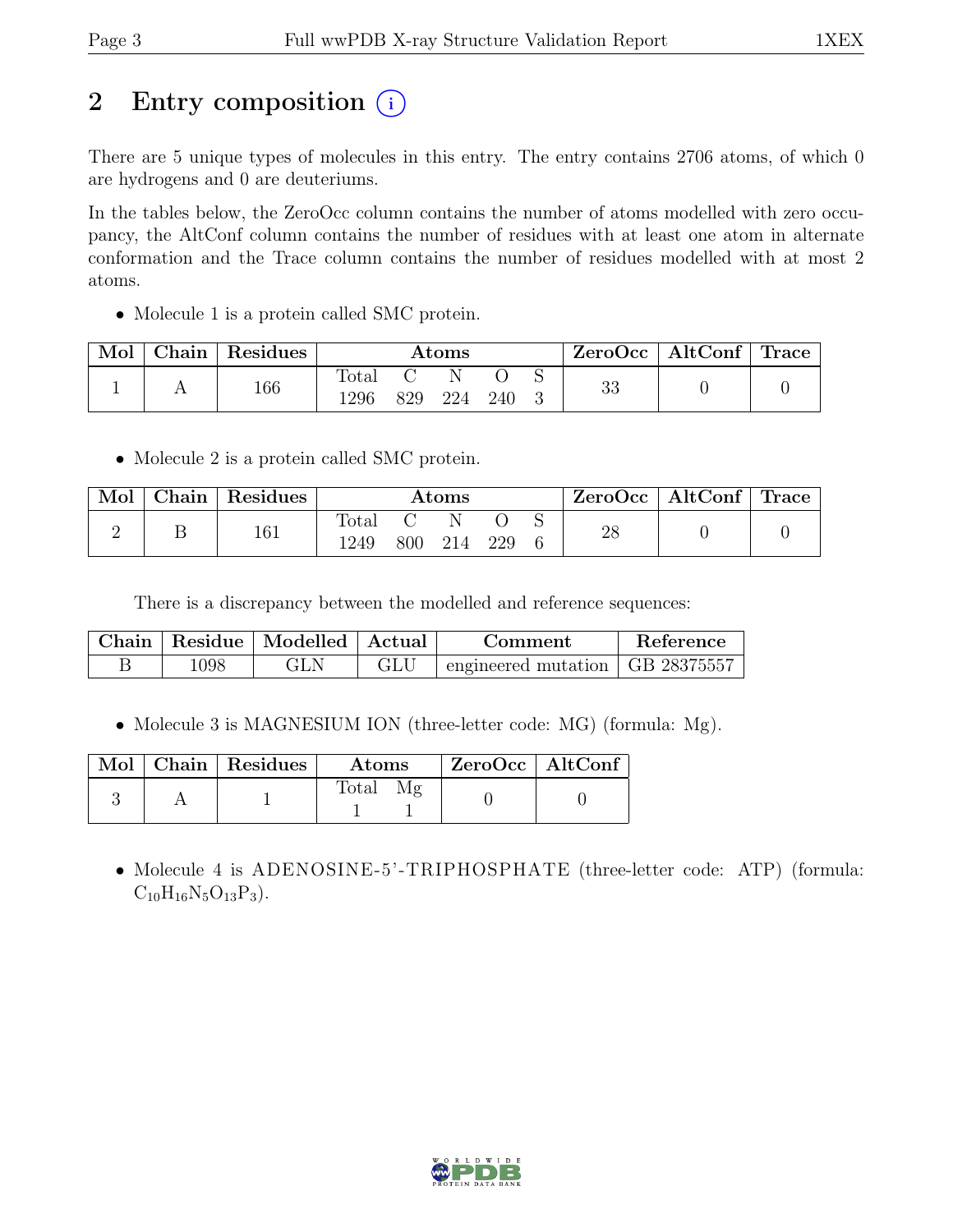

| Mol | Chain   Residues | Atoms       |  |                      | $ZeroOcc \mid AltConf \mid$ |  |  |
|-----|------------------|-------------|--|----------------------|-----------------------------|--|--|
|     |                  | fotal C N O |  | $10 \quad 5 \quad 7$ | 13                          |  |  |

 $\bullet\,$  Molecule 5 is water.

|  | Mol   Chain   Residues | Atoms               | ZeroOcc   AltConf |
|--|------------------------|---------------------|-------------------|
|  | 60                     | Total O<br>60<br>60 |                   |
|  | 69                     | Total O<br>69<br>69 |                   |

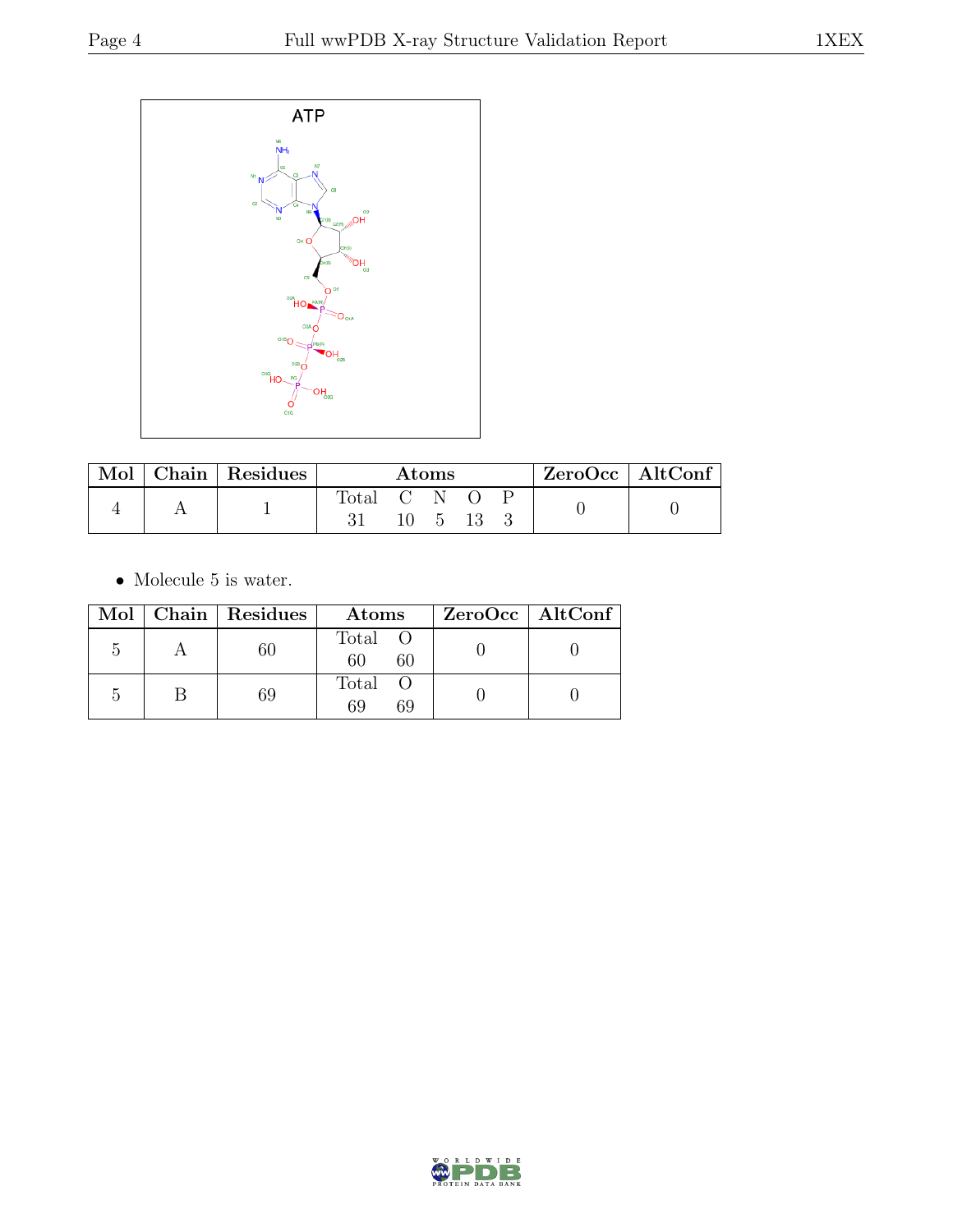# 3 Residue-property plots  $(i)$

These plots are drawn for all protein, RNA, DNA and oligosaccharide chains in the entry. The first graphic for a chain summarises the proportions of the various outlier classes displayed in the second graphic. The second graphic shows the sequence view annotated by issues in geometry. Residues are color-coded according to the number of geometric quality criteria for which they contain at least one outlier: green  $= 0$ , yellow  $= 1$ , orange  $= 2$  and red  $= 3$  or more. Stretches of 2 or more consecutive residues without any outlier are shown as a green connector. Residues present in the sample, but not in the model, are shown in grey.

Note EDS was not executed.

• Molecule 1: SMC protein





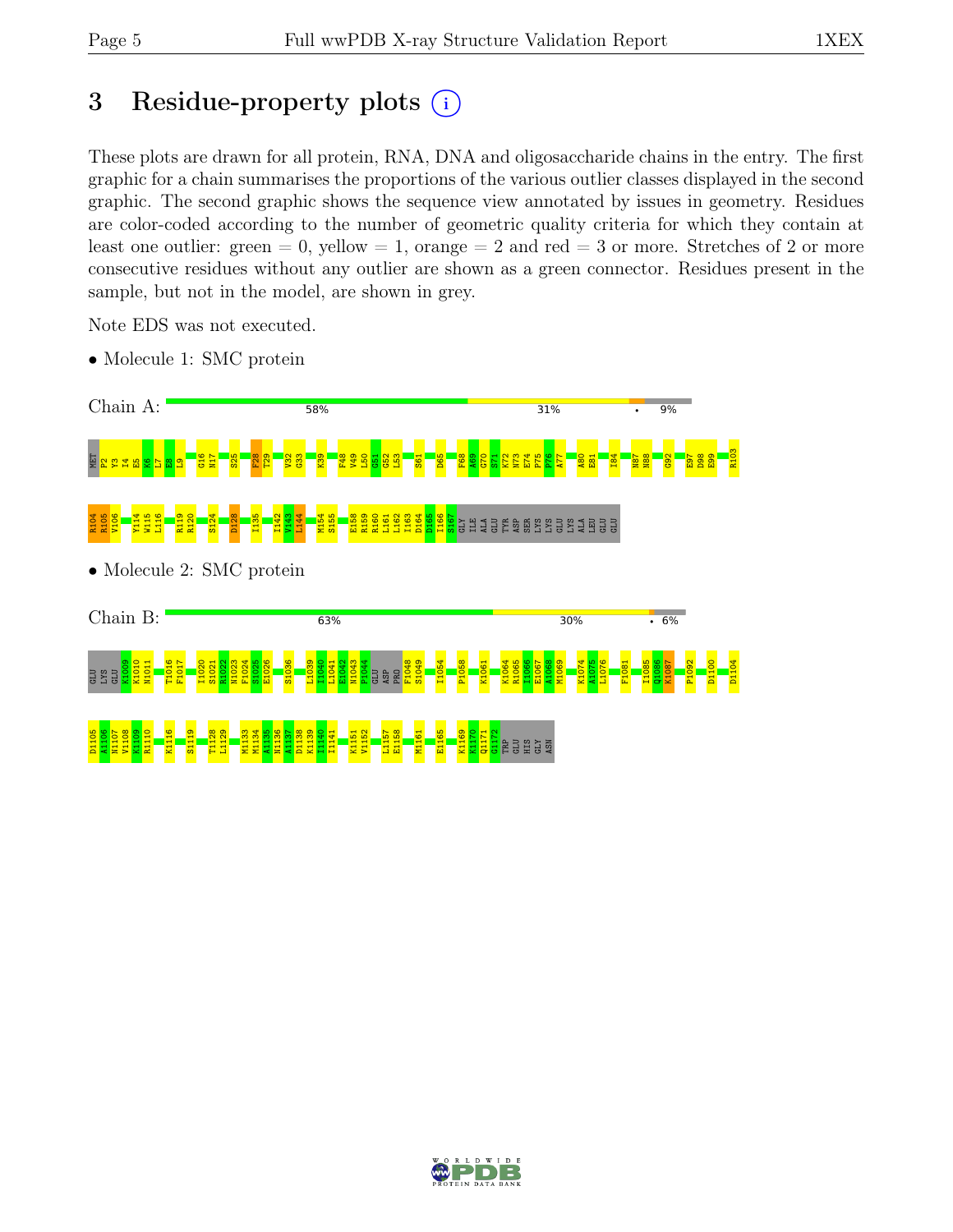# 4 Data and refinement statistics  $(i)$

Xtriage (Phenix) and EDS were not executed - this section is therefore incomplete.

| Property                               | Value                                              | <b>Source</b> |  |
|----------------------------------------|----------------------------------------------------|---------------|--|
| Space group                            | P 31 2 1                                           | Depositor     |  |
| Cell constants                         | 87.20Å<br>$102.60\text{\AA}$<br>$102.60\text{\AA}$ | Depositor     |  |
| a, b, c, $\alpha$ , $\beta$ , $\gamma$ | $120.00^{\circ}$<br>$90.00^\circ$<br>$90.00^\circ$ |               |  |
| Resolution $(A)$                       | 20.00<br>- 2.50                                    | Depositor     |  |
| % Data completeness                    | (Not available) $(20.00-2.50)$                     | Depositor     |  |
| (in resolution range)                  |                                                    |               |  |
| $\mathrm{R}_{merge}$                   | (Not available)                                    | Depositor     |  |
| $\mathrm{R}_{sym}$                     | (Not available)                                    | Depositor     |  |
| Refinement program                     | CNS 1.0                                            | Depositor     |  |
| $R, R_{free}$                          | 0.207<br>0.261<br>$\ddot{\phantom{a}}$             | Depositor     |  |
| Estimated twinning fraction            | No twinning to report.                             | Xtriage       |  |
| Total number of atoms                  | 2706                                               | wwPDB-VP      |  |
| Average B, all atoms $(A^2)$           | 53.0                                               | wwPDB-VP      |  |

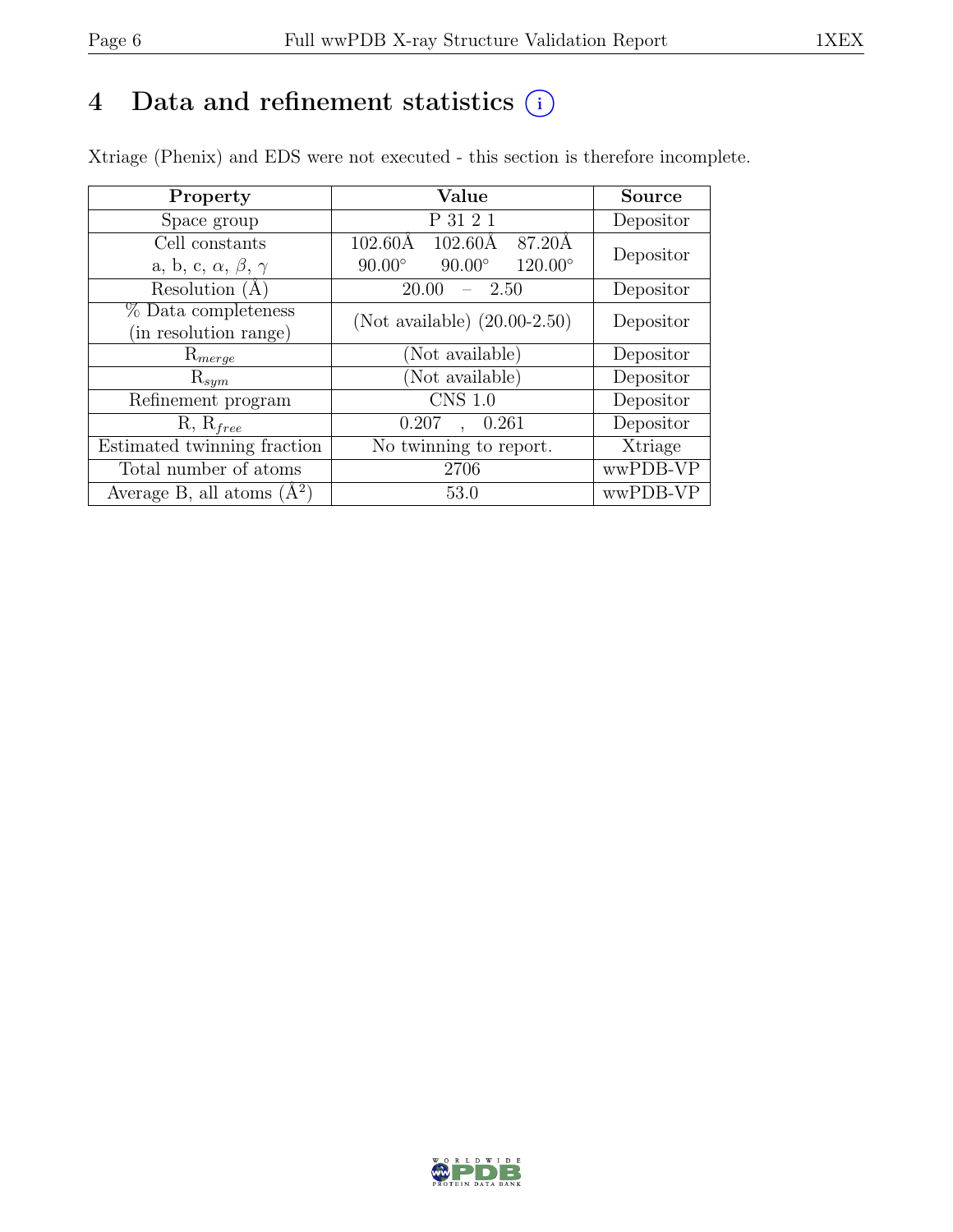# 5 Model quality  $(i)$

# 5.1 Standard geometry (i)

Bond lengths and bond angles in the following residue types are not validated in this section: MG, ATP

The Z score for a bond length (or angle) is the number of standard deviations the observed value is removed from the expected value. A bond length (or angle) with  $|Z| > 5$  is considered an outlier worth inspection. RMSZ is the root-mean-square of all Z scores of the bond lengths (or angles).

| Mol           | Chain |                            | Bond lengths | Bond angles |             |  |
|---------------|-------|----------------------------|--------------|-------------|-------------|--|
|               |       | <b>RMSZ</b><br>$\# Z  > 5$ |              | <b>RMSZ</b> | $\# Z  > 5$ |  |
|               |       | 0.42                       | 0/1320       | 0.59        | 0/1777      |  |
| $\mathcal{D}$ | В     | 0.42                       | 0/1265       | 0.54        | 0/1689      |  |
| ΑH            | All   | 0.42                       | 0/2585       | 0.57        | 0/3466      |  |

There are no bond length outliers.

There are no bond angle outliers.

There are no chirality outliers.

There are no planarity outliers.

### 5.2 Too-close contacts  $(i)$

In the following table, the Non-H and H(model) columns list the number of non-hydrogen atoms and hydrogen atoms in the chain respectively. The H(added) column lists the number of hydrogen atoms added and optimized by MolProbity. The Clashes column lists the number of clashes within the asymmetric unit, whereas Symm-Clashes lists symmetry-related clashes.

|  |      | Mol   Chain   Non-H   H(model)   H(added) |      |    | $\mid$ Clashes $\mid$ Symm-Clashes |
|--|------|-------------------------------------------|------|----|------------------------------------|
|  | 1296 |                                           | 1323 | 48 |                                    |
|  | 1249 |                                           | 1307 | 46 |                                    |
|  |      |                                           |      |    |                                    |
|  | 31   |                                           | 12   |    |                                    |
|  | 60   |                                           |      |    |                                    |
|  | 69   |                                           |      |    |                                    |
|  | 2706 |                                           | 2642 |    |                                    |

The all-atom clashscore is defined as the number of clashes found per 1000 atoms (including hydrogen atoms). The all-atom clashscore for this structure is 17.

All (88) close contacts within the same asymmetric unit are listed below, sorted by their clash

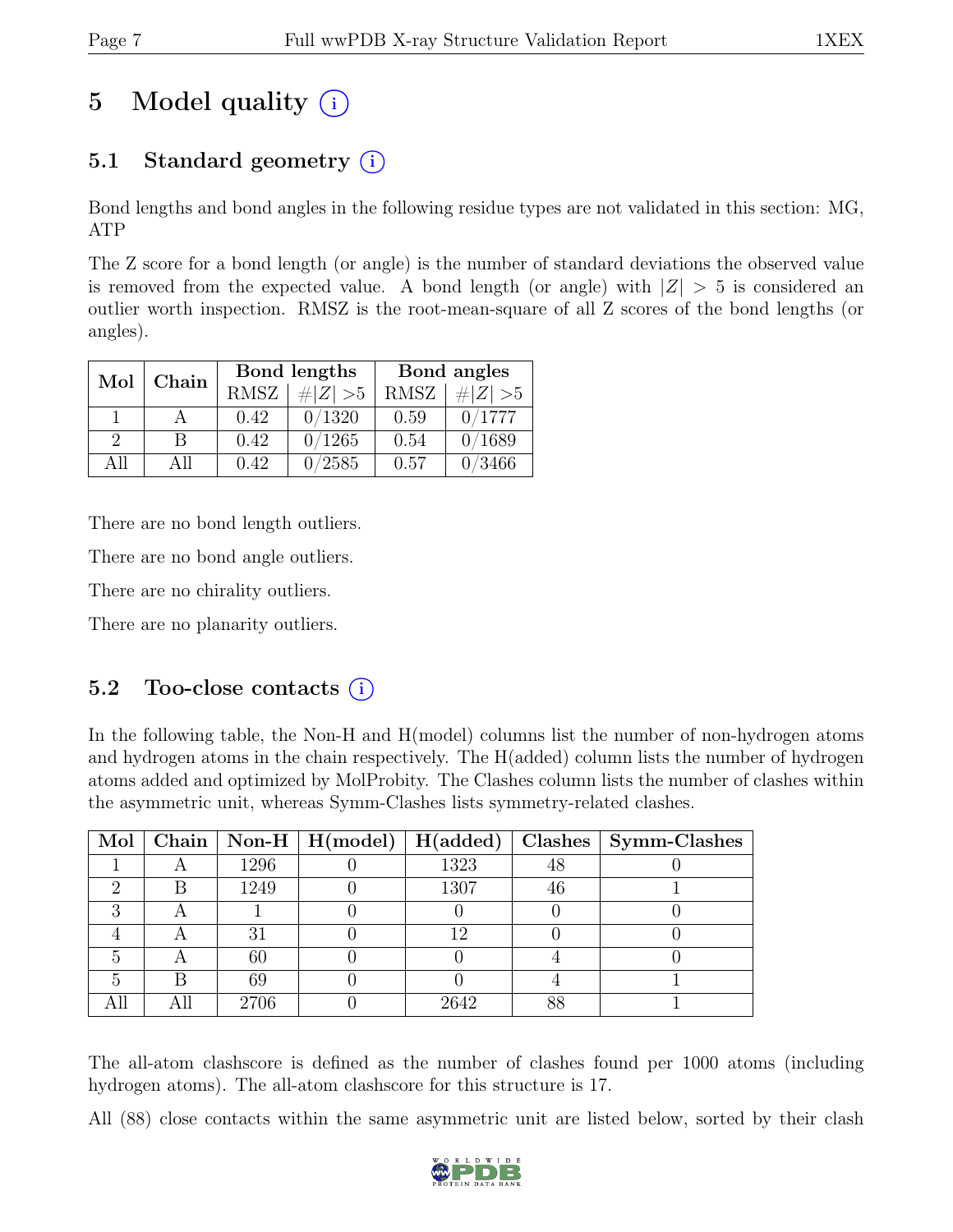magnitude.

|                     |                      | Interatomic    | Clash             |  |
|---------------------|----------------------|----------------|-------------------|--|
| $Atom-1$            | Atom-2               | distance $(A)$ | overlap $(\AA)$   |  |
| 2:B:1169:LYS:HB2    | 2:B:1171:GLN:HE22    | 1.19           | 1.02              |  |
| 2:B:1128:THR:HG21   | 2:B:1133:MET:HB3     | 1.48           | 0.95              |  |
| 2:B:1064:LYS:HD2    | 5:B:21:HOH:O         | 1.71           | 0.89              |  |
| 2:B:1026:GLU:OE1    | 2:B:1087:LYS:HE3     | 1.75           | 0.86              |  |
| 2:B:1043:ASN:HD22   | 2:B:1049:SER:H       | 1.24           | 0.84              |  |
| 1: A: 135: ILE: CG1 | 2:B:1092:PRO:HG3     | 2.09           | 0.82              |  |
| 2:B:1017:PHE:HZ     | 2:B:1039:LEU:O       | 1.64           | 0.80              |  |
| 2:B:1169:LYS:HB2    | 2:B:1171:GLN:NE2     | 1.97           | 0.78              |  |
| 1:A:161:LEU:O       | 1:A:164:ASP:HB2      | 1.87           | 0.75              |  |
| 2:B:1128:THR:HG21   | 2:B:1133:MET:CB      | 2.19           | 0.73              |  |
| 1:A:104:ARG:HG3     | 1: A:114:TYR:CE2     | 2.25           | 0.71              |  |
| 1:A:135:ILE:HG12    | 2:B:1092:PRO:CG      | 2.24           | 0.67              |  |
| 1:A:70:GLY:HA3      | 5:A:1040:HOH:O       | 1.93           | 0.67              |  |
| 2: B: 1161: MET:O   | 2:B:1165:GLU:HG3     | 1.97           | 0.65              |  |
| 1:A:119:ARG:HG2     | 5:A:1058:HOH:O       | 1.96           | 0.65              |  |
| 1:A:135:ILE:HG12    | 2: B: 1092: PRO: HG3 | 1.78           | 0.65              |  |
| 1:A:119:ARG:NE      | 5:A:1058:HOH:O       | 2.29           | 0.65              |  |
| 2:B:1151:LYS:HB2    | 5:B:106:HOH:O        | 1.98           | 0.64              |  |
| 2:B:1023:ASN:CG     | 2:B:1087:LYS:HD2     | 2.16           | 0.64              |  |
| 2:B:1076:LEU:HD22   | 2:B:1107:ASN:HD21    | 1.66           | $\overline{0.61}$ |  |
| 2:B:1017:PHE:CZ     | 2:B:1039:LEU:O       | 2.51           | 0.60              |  |
| 2:B:1024:PHE:CD2    | 2:B:1039:LEU:HG      | 2.37           | 0.59              |  |
| 1:A:2:PRO:HD3       | 1:A:92:GLY:HA3       | 1.85           | 0.58              |  |
| 1:A:4:ILE:HD13      | 1:A:84:ILE:HD11      | 1.85           | 0.58              |  |
| 1:A:155:SER:OG      | 1:A:158:GLU:HG3      | 2.03           | 0.58              |  |
| 2:B:1023:ASN:O      | 2:B:1026:GLU:HG2     | 2.04           | 0.57              |  |
| 2:B:1021:SER:HA     | 2:B:1039:LEU:HD12    | 1.86           | 0.56              |  |
| 1:A:135:ILE:HG13    | 2:B:1092:PRO:HG3     | 1.85           | 0.55              |  |
| 1:A:119:ARG:CD      | 5:A:1058:HOH:O       | 2.55           | 0.55              |  |
| 1:A:49:VAL:HG13     | 1:A:50:LEU:HD13      | 1.87           | 0.55              |  |
| 2:B:1100:ASP:OD2    | 2:B:1128:THR:OG1     | 2.22           | 0.55              |  |
| 2:B:1128:THR:HG21   | 2:B:1133:MET:CG      | 2.38           | 0.54              |  |
| 1: A: 33: GLY:O     | 1: A:39: LYS: HE2    | 2.08           | 0.54              |  |
| 2:B:1076:LEU:HD22   | 2:B:1107:ASN:ND2     | 2.23           | 0.54              |  |
| 2:B:1116:LYS:O      | 2:B:1119:SER:HB3     | 2.06           | 0.54              |  |
| 2:B:1138:ASP:O      | 2:B:1139:LYS:HD3     | 2.08           | 0.54              |  |
| 1:A:154:MET:HE3     | 1:A:162:LEU:HD13     | 1.90           | 0.54              |  |
| 1:A:124:SER:O       | 1:A:128:ASP:OD1      | 2.25           | 0.54              |  |
| 2:B:1141:ILE:HG23   | 2:B:1152:VAL:HG13    | 1.91           | 0.53              |  |
| 2:B:1010:LYS:HB2    | 2:B:1048:PHE:CE2     | 2.44           | 0.52              |  |
| 2:B:1069:MET:O      | 2:B:1074:LYS:HE3     | 2.10           | 0.52              |  |

Continued on next page...

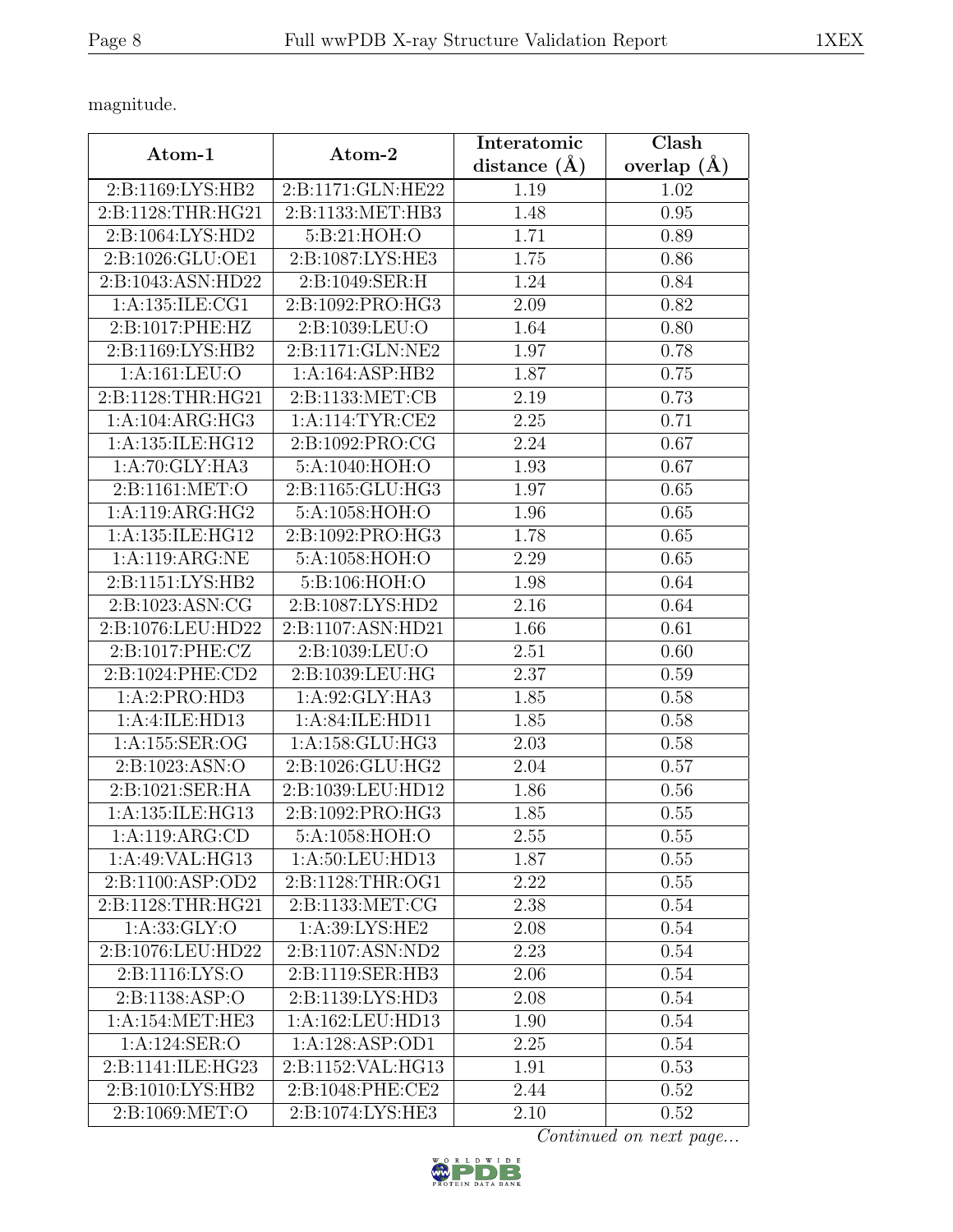| Continueu from previous page |                                     | Interatomic    | Clash         |
|------------------------------|-------------------------------------|----------------|---------------|
| Atom-1                       | Atom-2                              | distance $(A)$ | overlap $(A)$ |
| 1:A:160:ARG:O                | 1:A:163:ILE:HG22                    | 2.10           | 0.52          |
| 1:A:162:LEU:O                | 1:A:166:ILE:HG13                    | 2.10           | 0.52          |
| 1:A:7:LEU:HD23               | 1: A:9: LEU: HD11                   | 1.92           | 0.51          |
| 2:B:1081:PHE:O               | 2:B:1085:ILE:HG13                   | 2.10           | 0.50          |
| 1: A:154: MET:HE1            | 1:A:162:LEU:HD22                    | 1.93           | 0.50          |
| 2:B:1058:PRO:HG2             | 2:B:1061:LYS:HB2                    | 1.94           | 0.49          |
| 2:B:1043:ASN:ND2             | 2:B:1049:SER:H                      | 2.03           | 0.48          |
| 1:A:80:ALA:HB3               | 1:A:106:VAL:HG12                    | 1.96           | 0.48          |
| 1:A:28:PHE:C                 | 1:A:28:PHE:CD1                      | 2.88           | 0.47          |
| 1:A:103:ARG:HB3              | 1:A:115:TRP:HB2                     | 1.96           | 0.47          |
| 1:A:74:GLU:HA                | 1:A:75:PRO:HD3                      | 1.83           | 0.46          |
| 2:B:1065:ARG:HB3             | 2:B:1067:GLU:OE1                    | 2.15           | 0.46          |
| 1:A:48:PHE:CZ                | $1:A:104:A\overline{\text{RG:HD2}}$ | 2.50           | 0.46          |
| 2:B:1010:LYS:O               | 2:B:1010:LYS:HG2                    | 2.15           | 0.46          |
| 1: A:3: TYR: CZ              | 1:A:87:ASN:OD1                      | 2.69           | 0.46          |
| 1:A:88:ASN:O                 | 1: A:98: ASP: HA                    | 2.16           | 0.46          |
| 1:A:159:ARG:HD3              | 2:B:1054:ILE:HD11                   | 1.97           | 0.45          |
| 1:A:7:LEU:HD12               | 1:A:84:ILE:HG13                     | 1.98           | 0.45          |
| 2:B:1036:SER:HA              | 5:B:37:HOH:O                        | 2.17           | 0.44          |
| 1:A:17:ASN:HD21              | 1:A:77:ALA:HA                       | 1.80           | 0.44          |
| 1:A:142:ILE:HG22             | 1:A:144:LEU:CD1                     | 2.47           | 0.44          |
| 1: A: 4: ILE: CD1            | 1: A:84: ILE: HDI1                  | 2.47           | 0.44          |
| 2:B:1010:LYS:HB2             | 2:B:1048:PHE:HE2                    | 1.83           | 0.44          |
| 1: A:61: SER:HB3             | 1: A:65:ASP:OD2                     | 2.17           | 0.44          |
| 1:A:49:VAL:HG22              | 1: A:49: VAL:O                      | 2.18           | 0.43          |
| 1: A:3: TYR: CE2             | 1:A:87:ASN:OD1                      | 2.71           | 0.43          |
| 2:B:1067:GLU:H               | 2:B:1067:GLU:CD                     | 2.21           | 0.43          |
| 2:B:1024:PHE:HD2             | 2:B:1039:LEU:HG                     | 1.83           | 0.43          |
| 1:A:39:LYS:HZ2               | 1:A:39:LYS:HB2                      | 1.83           | 0.43          |
| 2:B:1100:ASP:OD1             | 2:B:1128:THR:OG1                    | 2.36           | 0.43          |
| 1: A:5: GLU:OE2              | 1:A:99:GLU:OE2                      | 2.35           | 0.43          |
| 1:A:161:LEU:HA               | 1:A:164:ASP:OD2                     | 2.19           | 0.43          |
| 1:A:28:PHE:HD1               | 1: A:29:THR:N                       | 2.17           | 0.42          |
| $1:A:81:\overline{GLU:HB2}$  | 1:A:105:ARG:HD2                     | $2.02\,$       | 0.42          |
| 1:A:68:PHE:HE2               | 1:A:74:GLU:HG2                      | 1.84           | 0.42          |
| 1: A:28:PHE: C               | 1:A:28:PHE:HD1                      | 2.23           | 0.42          |
| 2:B:1157:LEU:O               | 2:B:1161:MET:HG2                    | 2.21           | 0.41          |
| 2:B:1017:PHE:CE2             | 2:B:1041:LEU:HG                     | 2.55           | 0.41          |
| 1:A:166:ILE:HG21             | 2:B:1020:ILE:HD11                   | 2.02           | 0.41          |
| 2:B:1129:LEU:HA              | 5:B:8:HOH:O                         | 2.19           | 0.41          |
| 1:A:88:ASN:HB3               | 1:A:97:GLU:O                        | 2.20           | 0.41          |

Continued from previous page.

Continued on next page...

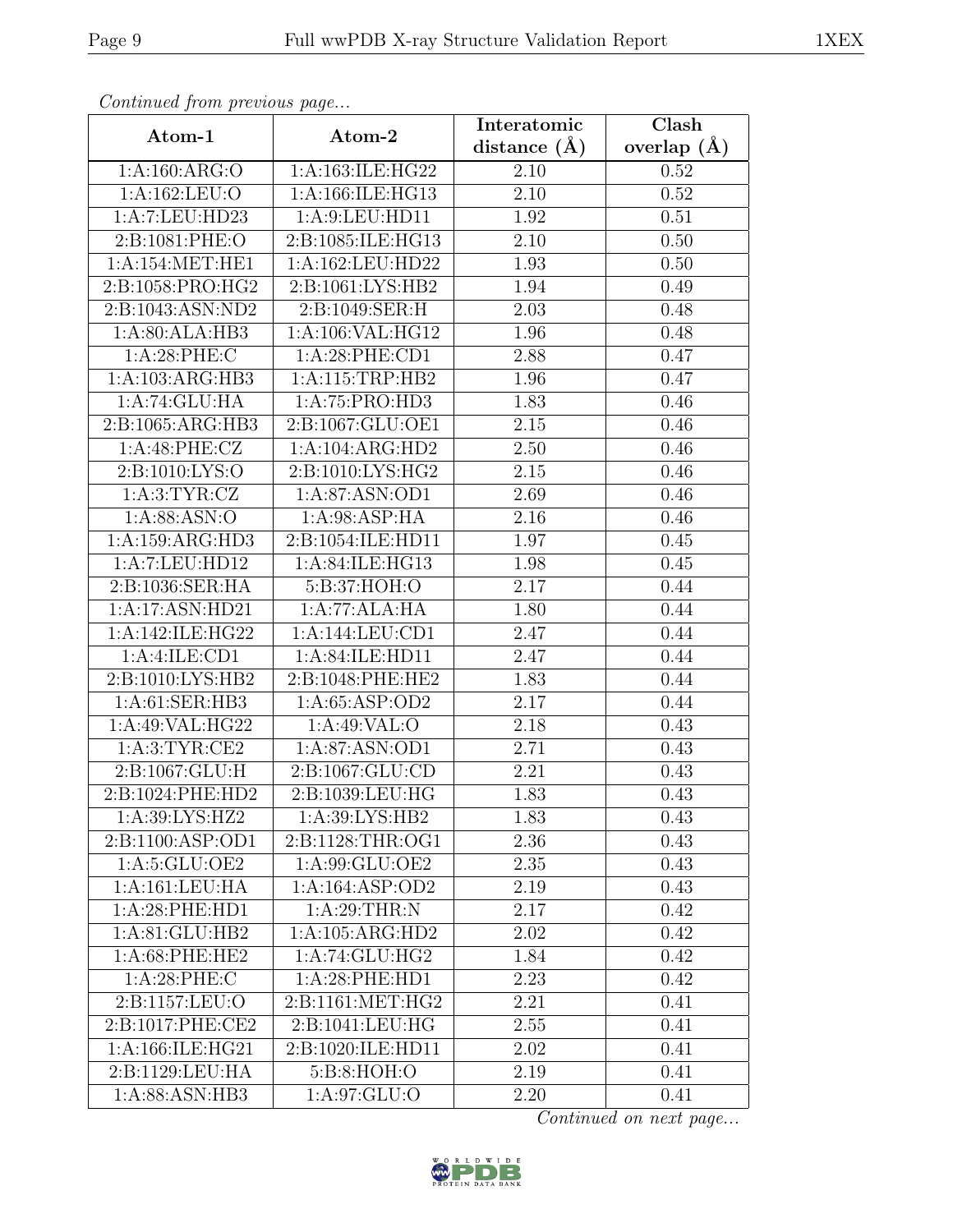| Atom-1            |                              | Interatomic         | Clash   |
|-------------------|------------------------------|---------------------|---------|
|                   | Atom-2                       | distance<br>$(\AA)$ | overlap |
| 2:B:1128:THR:HG21 | 2:B:1133:MET:HG2             | 2.03                | 0.41    |
| 2:B:1104:ASP:O    | 2:B:1108:VAL:HG23            | 2.20                | 0.41    |
| 2:B:1107:ASN:OD1  | 2:B:1110:ARG:NH2             | 2.54                | 0.41    |
| 1:A:7:LEU:HD12    | 1: A:84:ILE:CG1              | 2.51                | 0.40    |
| 1: A:32: VAL:C    | 1: A:39: LYS: HD3            | 2.42                | 0.40    |
| 1: A: 160: ARG: O | $1:A:160:ARG:H\overline{D2}$ | 2.21                | 0.40    |

Continued from previous page...

All (1) symmetry-related close contacts are listed below. The label for Atom-2 includes the symmetry operator and encoded unit-cell translations to be applied.

| Atom-1           | Atom-2                  | Interatomic<br>distance $(A)$ | Clash<br>overlap $(A)$ |
|------------------|-------------------------|-------------------------------|------------------------|
| 2:B:1105:ASP:OD1 | 645<br>5:B:111:HOH:O[4] | 2.17                          |                        |

### 5.3 Torsion angles (i)

#### 5.3.1 Protein backbone (i)

In the following table, the Percentiles column shows the percent Ramachandran outliers of the chain as a percentile score with respect to all X-ray entries followed by that with respect to entries of similar resolution.

The Analysed column shows the number of residues for which the backbone conformation was analysed, and the total number of residues.

| Mol | $\mid$ Chain | Analysed                      | Favoured   Allowed   Outliers |           |          | Percentiles |                         |
|-----|--------------|-------------------------------|-------------------------------|-----------|----------|-------------|-------------------------|
|     |              | $164/182$ (90%)   145 (88%)   |                               | $15(9\%)$ | $4(2\%)$ |             | $\boxed{6}$ $\boxed{9}$ |
|     |              | $157/172$ (91\%)   152 (97\%) |                               | $5(3\%)$  |          |             | 100 100                 |
| All | All          | $321/354$ (91\%)   297 (92\%) |                               | $20(6\%)$ | $4(1\%)$ | 13          | 24                      |

All (4) Ramachandran outliers are listed below:

| Mol | Chain | Res | <b>Type</b> |
|-----|-------|-----|-------------|
|     |       | 16  | <b>GLY</b>  |
|     |       | 52  | GLY         |
|     |       | 53  | LEU         |
|     |       |     | LYS         |

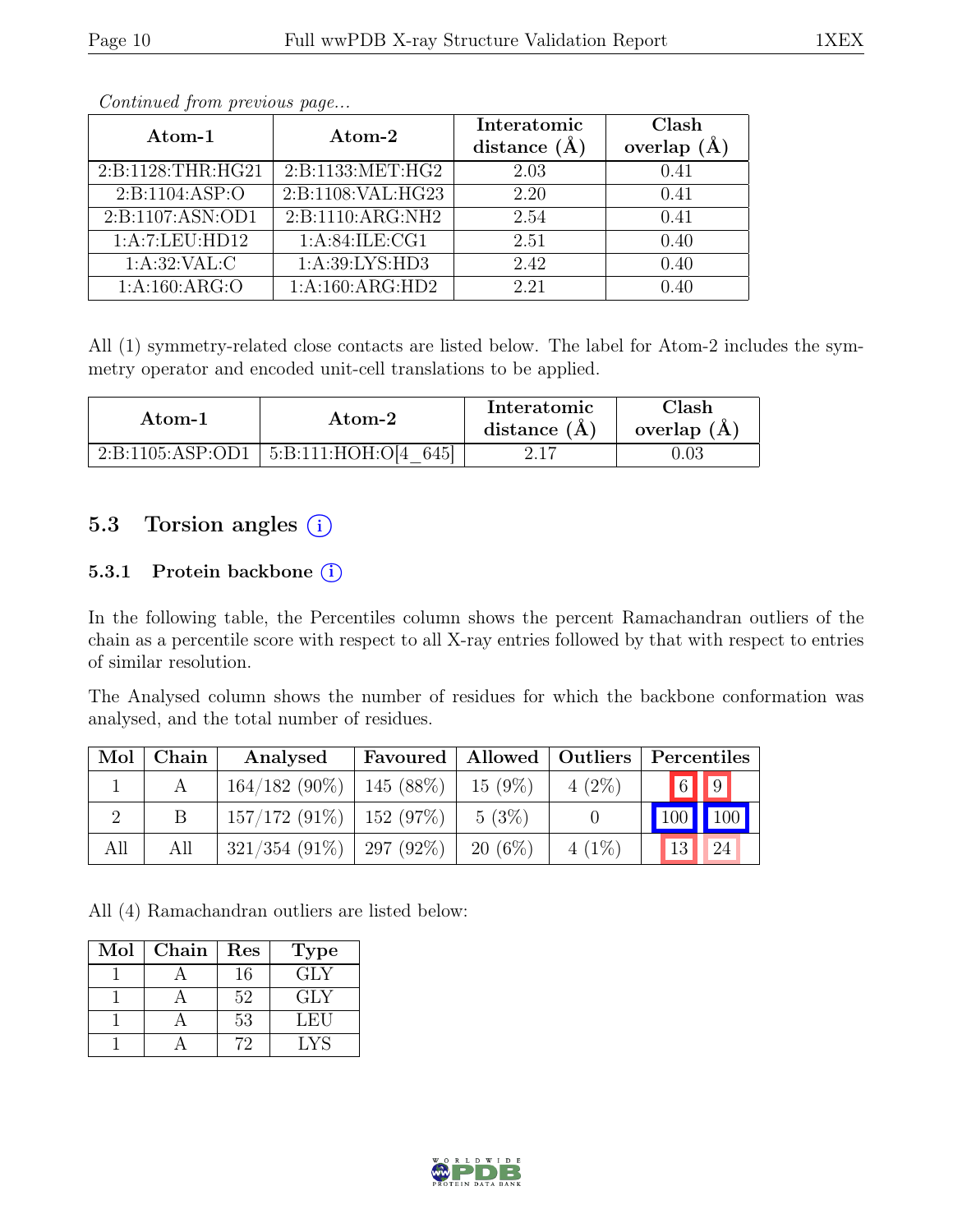#### 5.3.2 Protein sidechains  $(i)$

In the following table, the Percentiles column shows the percent sidechain outliers of the chain as a percentile score with respect to all X-ray entries followed by that with respect to entries of similar resolution.

The Analysed column shows the number of residues for which the sidechain conformation was analysed, and the total number of residues.

| Mol | Chain | Analysed        | Rotameric   Outliers |           | Percentiles      |    |  |
|-----|-------|-----------------|----------------------|-----------|------------------|----|--|
|     |       | $138/151(91\%)$ | $129(94\%)$          | $9(6\%)$  | 17               | 33 |  |
|     |       | $134/144(93\%)$ | 128 $(96\%)$         | 6 $(4\%)$ | 127 <sub>h</sub> | 51 |  |
| All | All   | $272/295(92\%)$ | 257 $(94\%)$         | $15(6\%)$ | 21               |    |  |

All (15) residues with a non-rotameric sidechain are listed below:

| Mol            | Chain          | Res  | <b>Type</b>          |
|----------------|----------------|------|----------------------|
| 1              | A              | 25   | <b>SER</b>           |
| $\mathbf{1}$   | $\overline{A}$ | 28   | PHE                  |
| $\mathbf 1$    | $\mathbf{A}$   | 73   | <b>ASN</b>           |
| $\mathbf{1}$   | $\mathbf{A}$   | 104  | $\rm{ARG}$           |
| $\mathbf{1}$   | $\overline{A}$ | 105  | <b>ARG</b>           |
| $\mathbf 1$    | $\overline{A}$ | 116  | <b>LEU</b>           |
| $\mathbf 1$    | $\overline{A}$ | 120  | ARG                  |
| $\mathbf{1}$   | $\overline{A}$ | 128  | <b>ASP</b>           |
| $\mathbf{1}$   | $\mathbf{A}$   | 144  | LEU                  |
| $\overline{2}$ | B              | 1011 | <b>ASN</b>           |
| $\overline{2}$ | B              | 1016 | <b>THR</b>           |
| $\overline{2}$ | В              | 1087 | <b>LYS</b>           |
| $\overline{2}$ | B              | 1134 | <b>MET</b>           |
| $\overline{2}$ | В              | 1136 | <b>ASN</b>           |
| $\overline{2}$ | R              | 1158 | $\operatorname{GLU}$ |

Sometimes sidechains can be flipped to improve hydrogen bonding and reduce clashes. All (5) such sidechains are listed below:

| Mol           | Chain | Res  | <b>Type</b>      |
|---------------|-------|------|------------------|
|               |       | 17   | $\overline{ASN}$ |
| $\mathcal{D}$ |       | 1011 | <b>ASN</b>       |
| $\mathcal{D}$ |       | 1023 | <b>ASN</b>       |
| 9             |       | 1043 | <b>ASN</b>       |
|               |       | 1171 | GLN              |

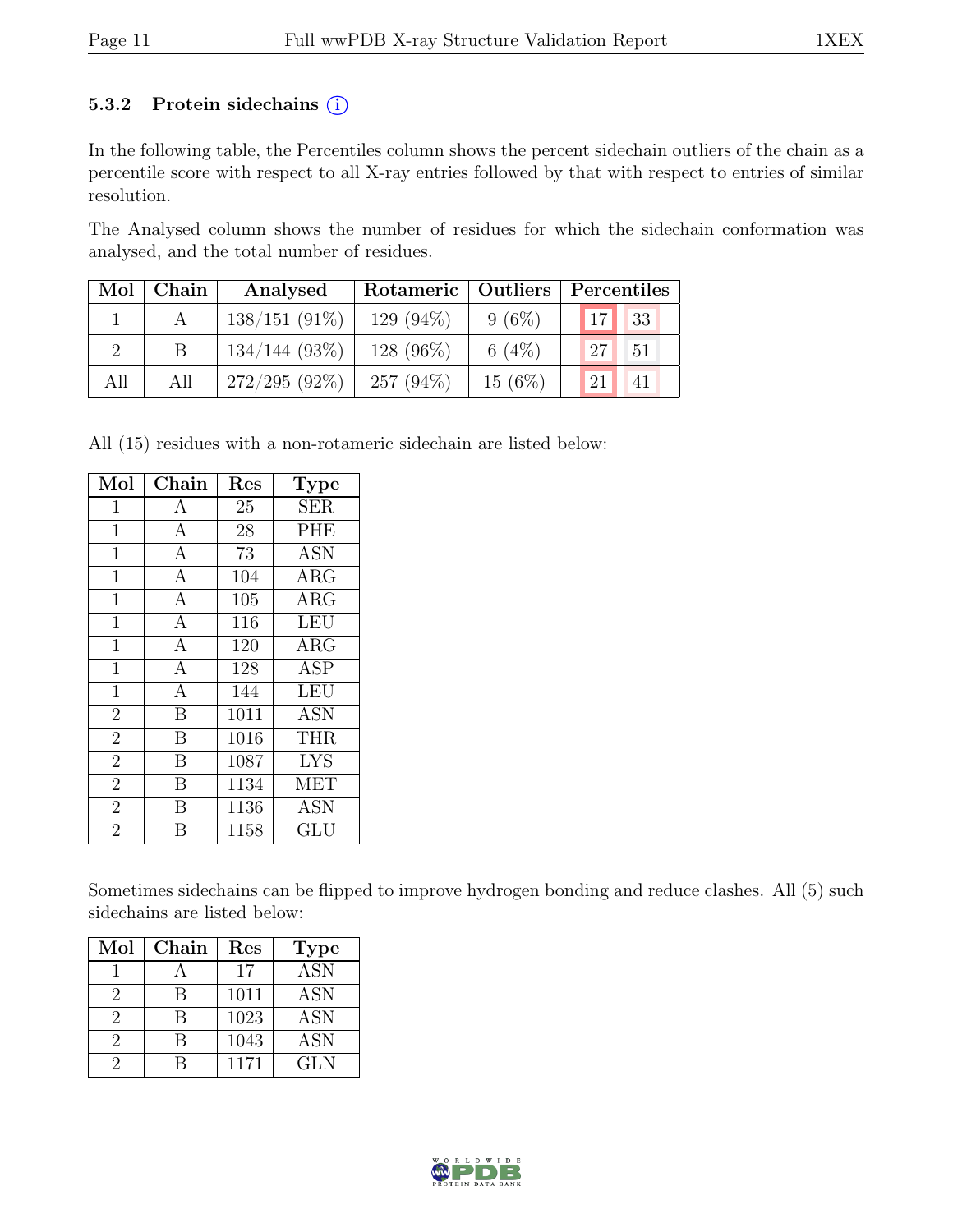#### 5.3.3 RNA  $(i)$

There are no RNA molecules in this entry.

#### 5.4 Non-standard residues in protein, DNA, RNA chains (i)

There are no non-standard protein/DNA/RNA residues in this entry.

#### 5.5 Carbohydrates (i)

There are no monosaccharides in this entry.

### 5.6 Ligand geometry  $(i)$

Of 2 ligands modelled in this entry, 1 is monoatomic - leaving 1 for Mogul analysis.

In the following table, the Counts columns list the number of bonds (or angles) for which Mogul statistics could be retrieved, the number of bonds (or angles) that are observed in the model and the number of bonds (or angles) that are defined in the Chemical Component Dictionary. The Link column lists molecule types, if any, to which the group is linked. The Z score for a bond length (or angle) is the number of standard deviations the observed value is removed from the expected value. A bond length (or angle) with  $|Z| > 2$  is considered an outlier worth inspection. RMSZ is the root-mean-square of all Z scores of the bond lengths (or angles).

| Mol |              | Type   Chain |      | Res | Link       |      | Bond lengths |                     |      | Bond angles        |  |
|-----|--------------|--------------|------|-----|------------|------|--------------|---------------------|------|--------------------|--|
|     |              |              |      |     | Counts     | RMSZ | #Z  > 2      | Counts              |      | RMSZ   $\# Z  > 2$ |  |
|     | $\Lambda$ TD |              | 1001 |     | 26, 33, 33 | 1.26 |              | $(15\%)$   31,52,52 | 1.33 |                    |  |

In the following table, the Chirals column lists the number of chiral outliers, the number of chiral centers analysed, the number of these observed in the model and the number defined in the Chemical Component Dictionary. Similar counts are reported in the Torsion and Rings columns. '-' means no outliers of that kind were identified.

|     |      |        | Mol Type Chain   Res   Link   Chirals   Torsions   Rings |  |
|-----|------|--------|----------------------------------------------------------|--|
| ATP | 1001 | $\sim$ | $\mid 0/18/38/38 \mid 0/3/3/3$                           |  |

All (4) bond length outliers are listed below:

| Mol | Chain | Res  | Type           | Atoms              | Z       | $\Delta$ Observed(A) | Ideal(A) |
|-----|-------|------|----------------|--------------------|---------|----------------------|----------|
|     |       | 1001 | ATP            | $C2-N3$            | 2.49    | $1.36\,$             | - 39     |
|     |       | 1001 | ATP            | $C8-N7$            | $-2.39$ | $1.30\,$             | 1.34     |
|     |       | 1001 | $\triangle$ TP | PG-O <sub>2G</sub> | $-2.23$ | 1.46                 | $1.54\,$ |
|     |       | 1001 | $\Delta T$ P   | $C4-N3$            | 2.18    | 1.38                 | 1.35     |

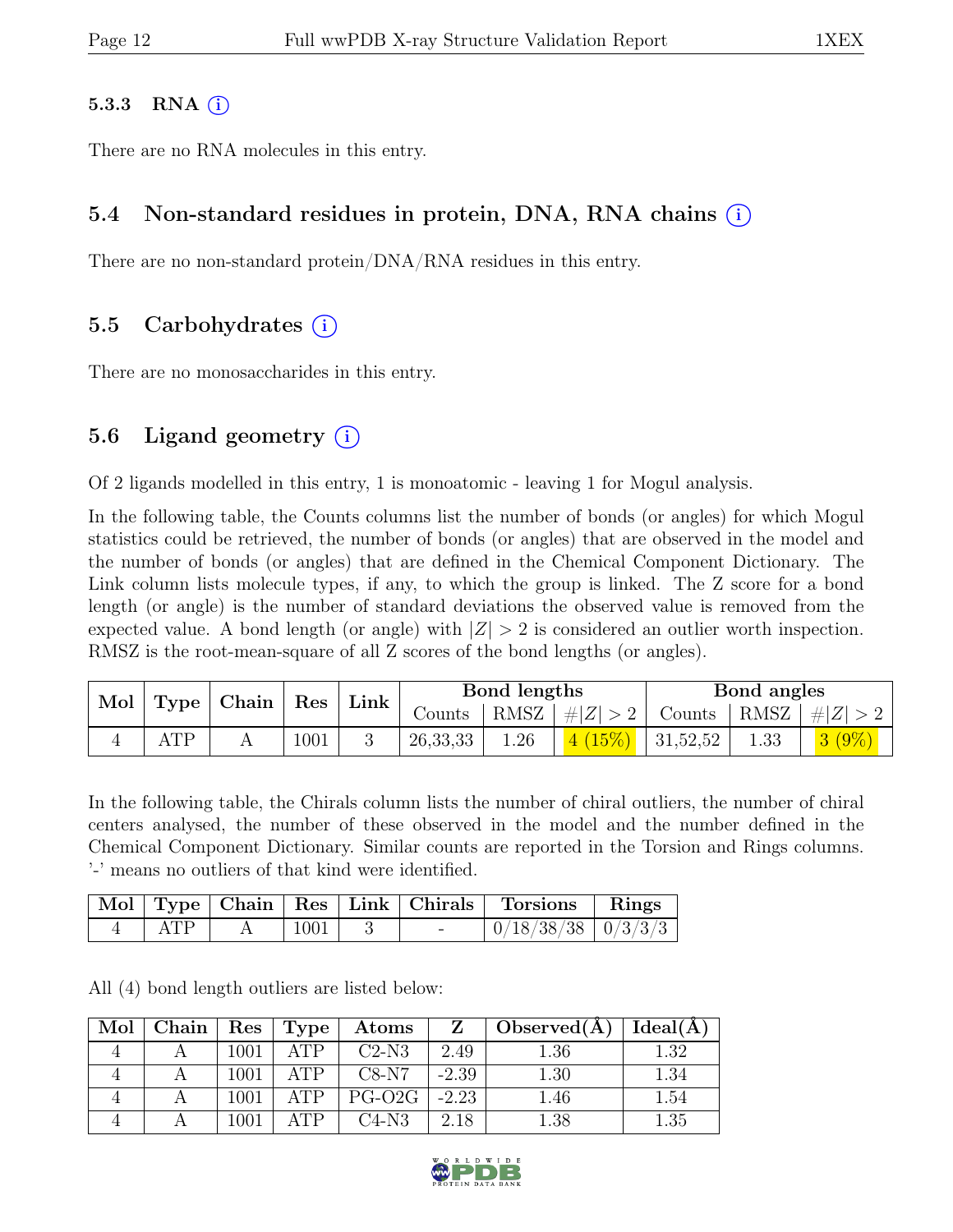| Mol | ${\rm Chain}$ | $\operatorname{Res}% \left( \mathcal{N}\right) \equiv\operatorname{Res}(\mathcal{N}_{0},\mathcal{N}_{0})$ | Type               | Atoms          |         | Observed $(°)$ | Ideal <sup>(o)</sup> |
|-----|---------------|-----------------------------------------------------------------------------------------------------------|--------------------|----------------|---------|----------------|----------------------|
|     |               | $1001\,$                                                                                                  | $\Delta \text{TP}$ | $O4'$ -C1'-C2' | $-4.41$ | 100.48         | 106.93               |
|     |               | 1001                                                                                                      | ATP                | $C3'-C2'-C1'$  | 3.59    | 106.38         | 100.98               |
|     |               | 1001                                                                                                      | ΔTΡ                | $C4-C5-N7$     | 2.35    | 111.85         | 109.40               |

All (3) bond angle outliers are listed below:

There are no chirality outliers.

There are no torsion outliers.

There are no ring outliers.

No monomer is involved in short contacts.

The following is a two-dimensional graphical depiction of Mogul quality analysis of bond lengths, bond angles, torsion angles, and ring geometry for all instances of the Ligand of Interest. In addition, ligands with molecular weight  $> 250$  and outliers as shown on the validation Tables will also be included. For torsion angles, if less then 5% of the Mogul distribution of torsion angles is within 10 degrees of the torsion angle in question, then that torsion angle is considered an outlier. Any bond that is central to one or more torsion angles identified as an outlier by Mogul will be highlighted in the graph. For rings, the root-mean-square deviation (RMSD) between the ring in question and similar rings identified by Mogul is calculated over all ring torsion angles. If the average RMSD is greater than 60 degrees and the minimal RMSD between the ring in question and any Mogul-identified rings is also greater than 60 degrees, then that ring is considered an outlier. The outliers are highlighted in purple. The color gray indicates Mogul did not find sufficient equivalents in the CSD to analyse the geometry.

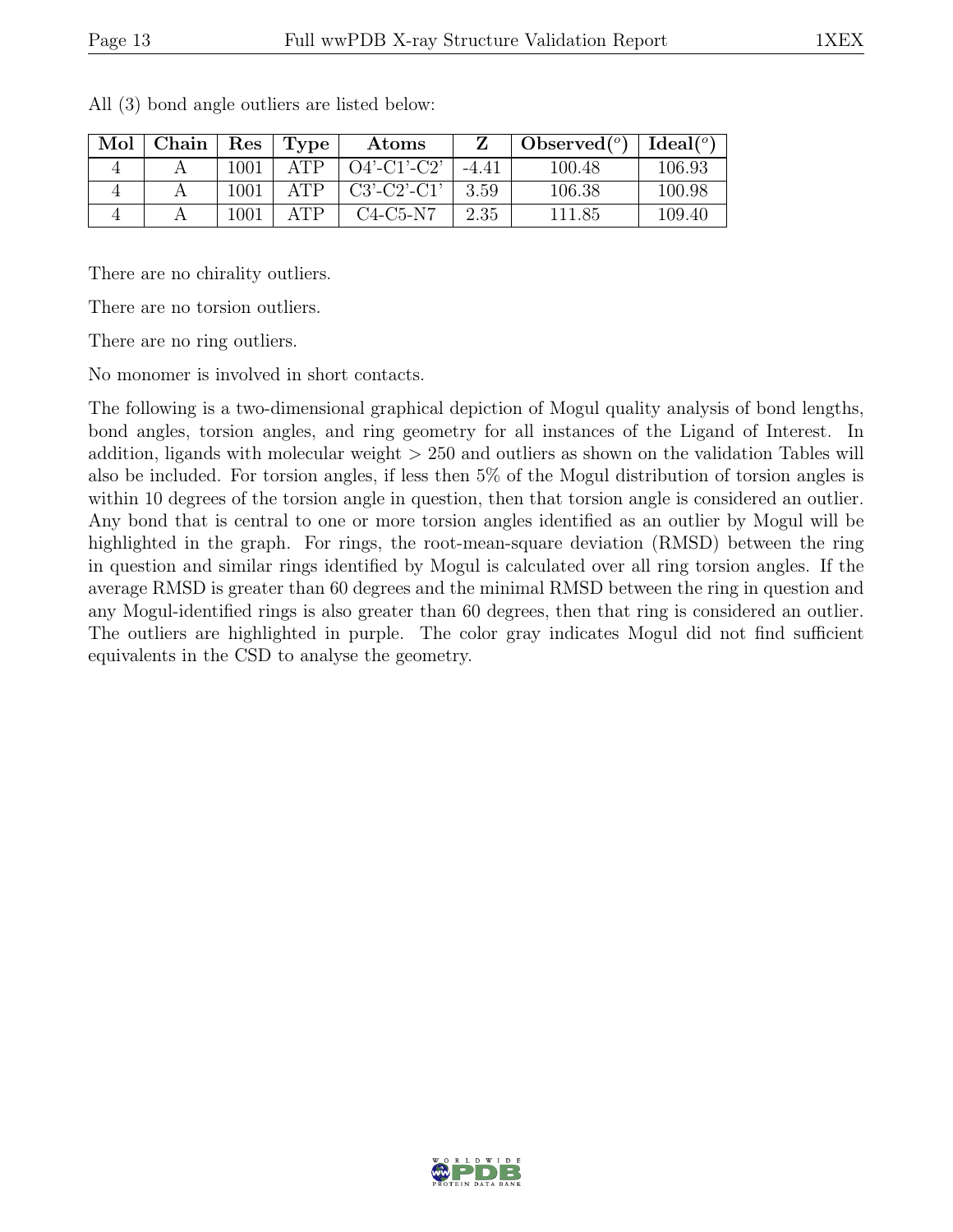

# 5.7 Other polymers (i)

There are no such residues in this entry.

### 5.8 Polymer linkage issues (i)

There are no chain breaks in this entry.